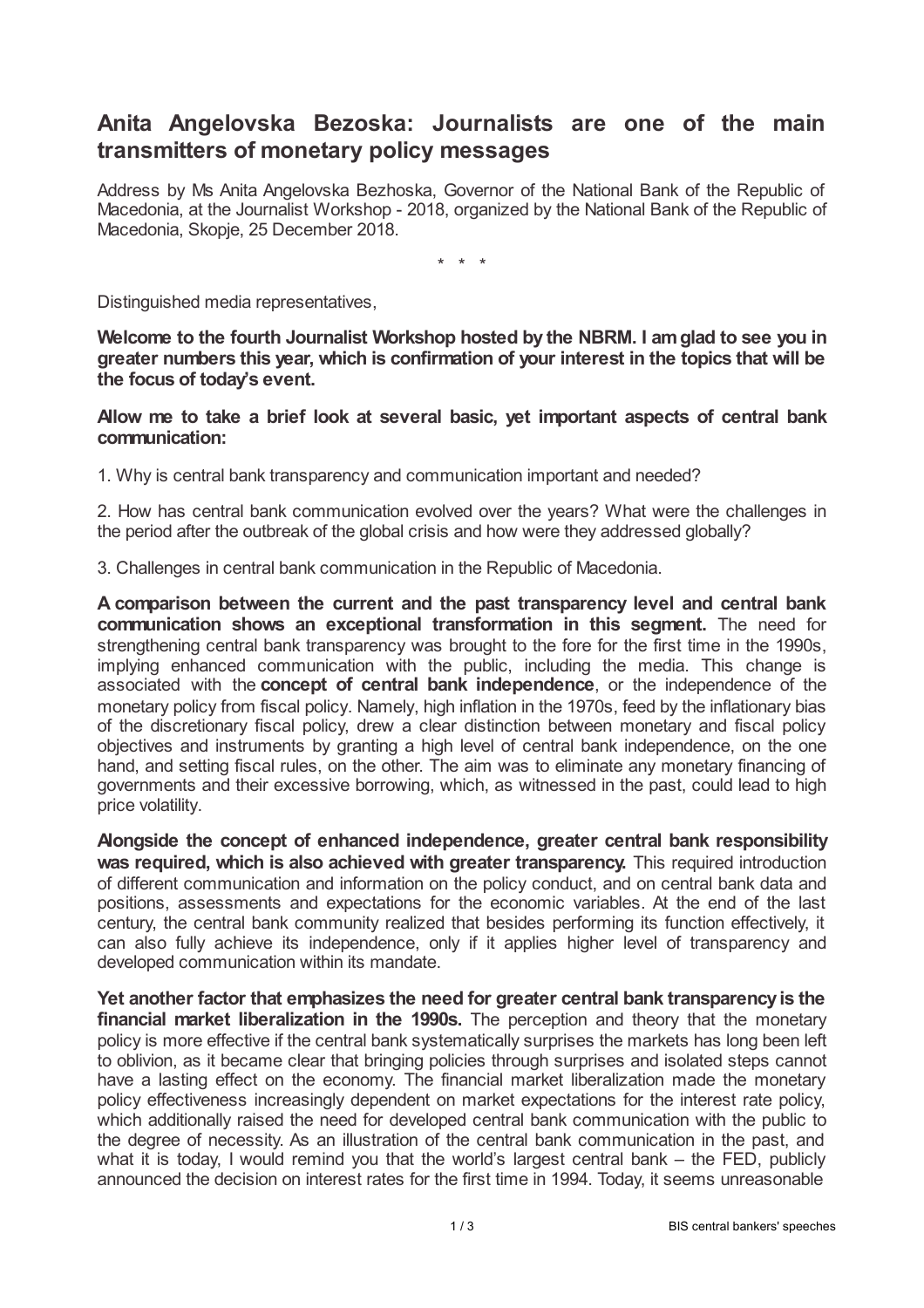for a central bank not to announce its decision on the interest rate.

**The recent global economic crisis has once again affirmed the necessity of developed communication and transparency and has been an incentive for many central banks to ensure proactive approach in promoting their transparency.** Today, as the ECB President, Mario Draghi, emphasized, "the central bank communication is actually a monetary policy tool in itself". Besides the numerous monetary instrument innovations aimed to stabilize the financial markets and encourage the economy, central banks have begun to struggle to improve the quality and quantity of communication of their measures, including their future measures. Namely, the central banks not only tried to better explain the measures they took and the reasons for doing this, but also reported on the future measures (monetary policy set-up), which is an important novelty in the central banking operations.

**Why is all this necessary?** Effective communication will enable all economic agents to better understand the reasons and the goal, and thus encourage their proper behavior for achieving the goals. Unclear or poor communication, in turn, may jeopardize the achievement of the underlying goals, since central banks do not directly influence the goals, but should influence the behavior of economic agents to achieve the goal. For example, the central bank cannot directly influence inflation, but through its measures – reducing the interest rate, or increasing liquidity in the economy – can stimulate banks to improve the financing terms, but also borrowers to increase demand, which will move the demand for goods and services in the desired direction and achieve the inflation target. **Empirical research** in the central banking community does confirm that, globally, the central bank communication is key to maintaining a low level or reducing inflation and in many cases even reducing instability in the real economy.

**Communication is an ongoing challenge for central banks.** It is undisputed that effective central bank communication will always be marked by certain flexibility and adaptability, depending not only on the economic environment, but also on the public interest and trends in the communication and information networks and media, which, due to the development of technology and digitization, are changing, advancing and improving on a daily basis.

**The constant strengthening of transparency, that is, the promotion and development of communication with the public, including media, is a challenge for the National Bank of the Republic of Macedonia.** We work diligently to respond to the challenge, while paying attention to the two points of communication – immediate communication with the public and communication with the media. **We do our best to followthe best practices of the European central banking union, which is largely confirmed with the assessments of our transparency.** In doing so, we not only struggle to increase intensity, but also quality of our communication. **Here I would mention** the practice of constantly improving the quality of information and analyses we publish, improving the methodological explanations for the statistics that we publish, timely informing of all novelties in statistical surveys, improving the structure of our website, concurrent publishing of statistics and statistical press releases for their explanation, providing international comparability of our data through continuous implementation of international standards. In this regard, we are in the final stage of creating an analytical tool for easier access and search of statistics by all external users. We hope that our commitment is noticeable for you as media representatives, who analyze our work on a daily basis, by following the press releases, data and positions that arise from the central banking operations in the country.

**For us, you, the journalists, are one of the main conveyors of monetary policymessages to the public.** Not as our spokespersons, but as individuals and professionals respected by the public, who daily follow our work, which is very often presented in tables, graphs, reviews and data series that almost always require focused reading and analysis before being commented. The same focus is required for our reports, where even footnotes contain important data that